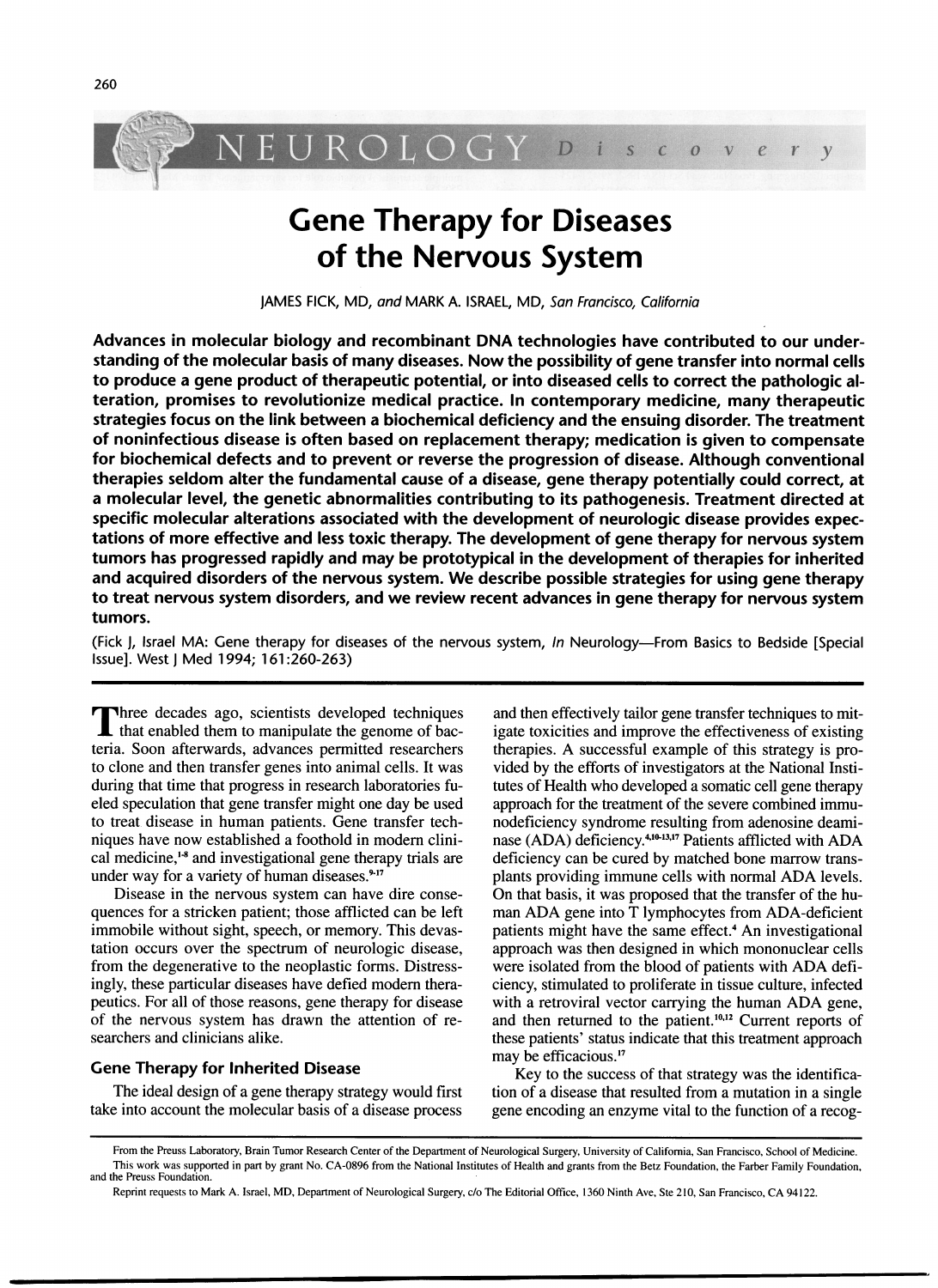nizable class of cells. The isolation of T lymphocytes from a patient, the growth of those cells in tissue culture where conditions favoring efficient gene transfer could be maintained, and the return of cells expressing the desired gene back to the patient where they would resume their normal functions were all required for this strategy to succeed. Unfortunately, the use of this approach as a model of gene therapy for nervous system disease is, for many reasons, a formidable task.

Among currently recognized neurologic disorders, variations in the age of onset, the severity of disease at presentation, and the time course of disease progression suggest that the causes of disease may be multiple. It is also possible that several genetic alterations may contribute to a specific disease, and the effects of those changes may be independent of each other. Before effective gene therapy strategies can be designed to treat these diseases, the genes contributing to their development and the metabolic pathways mediated by the products of those genes will have to be better understood.

The challenge in the study of Huntington's disease is a case in point. Last year the Huntington's Disease Collaborative Research Group reported the cloning of a new gene, named  $ITI5$ , from patients with this neurodegenerative disorder.'8 An expanded, unstable CAG trinucleotide repeat sequence was found in the <sup>5</sup>' coding region of the gene, and the length of the repeated sequence was found to correlate with the age of disease onset. Research is now focused on establishing the relationship between this trinucleotide repeat expansion, the function of the ITIS gene, and the characteristic degeneration of neurons found only in the caudate and putamen in patients with Huntington's disease.<sup>18</sup> Treatment of the disease may have to address why neuronal degeneration occurs only in a particular location in the brain despite widespread expression of the protein encoded by the IT15 gene. Although the neurons in the basal ganglia would be a logical target for gene therapy, gene transfer techniques cannot yet selectively target a class of neurons in a defined location; as specific cells in the nervous system have discrete functions, nonselective gene transfer could result in a certain class of cells gaining an inappropriate new characteristic that has adverse effects on their normal function.

Investigators pursuing approaches focused on developing new vectors for gene transfer to cells of the nervous system have turned to adenoviruses and neurotropic viruses, such as the herpes simplex virus.<sup>19-23</sup> In each case, it has been possible to show that foreign genes can be delivered to a variety of cell types in rodent brains, but advances in gene delivery techniques and knowledge about the mechanisms regulating the expression of transgenes in host tissue will be required before selected populations of cells in the nervous system can be targeted for gene therapy.

## Somatic Cell Gene Therapy for Neurodegenerative Disease

Creative somatic cell therapies have been developed to circumvent the limitations of gene transfer into nervous

system cells. These strategies have been used in experimental models, and they show promise for the management of some neurodegenerative diseases. Fibroblasts genetically modified to secrete nerve growth factor have been shown to prevent the death of cholinergic neurons when implanted into the brain after a surgical lesion was placed in the fimbria-fornix.<sup>24</sup> A pilot case in which nerve growth factor was infused into the lateral ventricle in a patient with Alzheimer's disease showed results that included increased cortical blood flow, normalization of electroencephalographic abnormalities, and improvement in some psychological tests. $25$  These findings suggest that somatic cell approaches to gene therapy that lead to increased delivery of nerve growth factor may play an important role in therapeutic strategies designed to limit the loss of basal forebrain cholinergic neurons in patients with Alzheimer's disease.<sup>26</sup> A similar approach has been shown to be effective in reducing abnormal neurologic activity resulting from the destruction of nigrostriatal pathways in rodent models of Parkinson's disease after transplantation of cells modified to produce levodopa.<sup>27</sup>

Although these therapies do not address the mechanisms that initiate neurodegenerative disorders, they provide experimental evidence that the delivery of trophic factors and substrates by genetically modified somatic cells can alter disease progression and open new avenues for further clinical investigation. A gene therapy strategy modeled after the ADA protocol could play <sup>a</sup> role in delivering neuronal growth factors to the nervous system of patients with neurodegenerative disease. Cells from various tissues could be removed from a patient, be grown in tissue culture where they could be stimulated to replicate, be genetically modified with retroviral vectors carrying a gene of therapeutic importance, and then be implanted into a brain with the intent to increase the local delivery of biologically active molecules.<sup>28,29</sup>

### Gene Therapy for Brain Tumors

The challenges that must be addressed in the design of gene therapy protocols for nervous system disease include the lack of knowledge about the genetic changes that lead to disease, the complexity of the structure and function of the nervous system, the limitations of effective techniques to deliver genes to the nervous system, and the possible toxicities of available vectors. For several reasons, these limitations have had less effect on the development of gene therapy strategies to treat tumors of the nervous system. First, most brain tumors are localized masses of proliferating cells surrounded by normal, postmitotic brain tissue; therefore, retroviral vector-mediated gene transfer can be selective for replicating tumor cells and can spare normal brain. Second, insertional mutagenesis is less of a concern when neoplastic cells are the target for gene transfer. A gene therapy strategy known as viral-directed enzyme prodrug therapy has used retroviral vectors to eliminate some types of experimental brain tumors in rodent models.<sup>30-36</sup> The basis of this approach is straightforward: a gene encoding an enzyme that converts an inactive prodrug into a therapeutically active metabo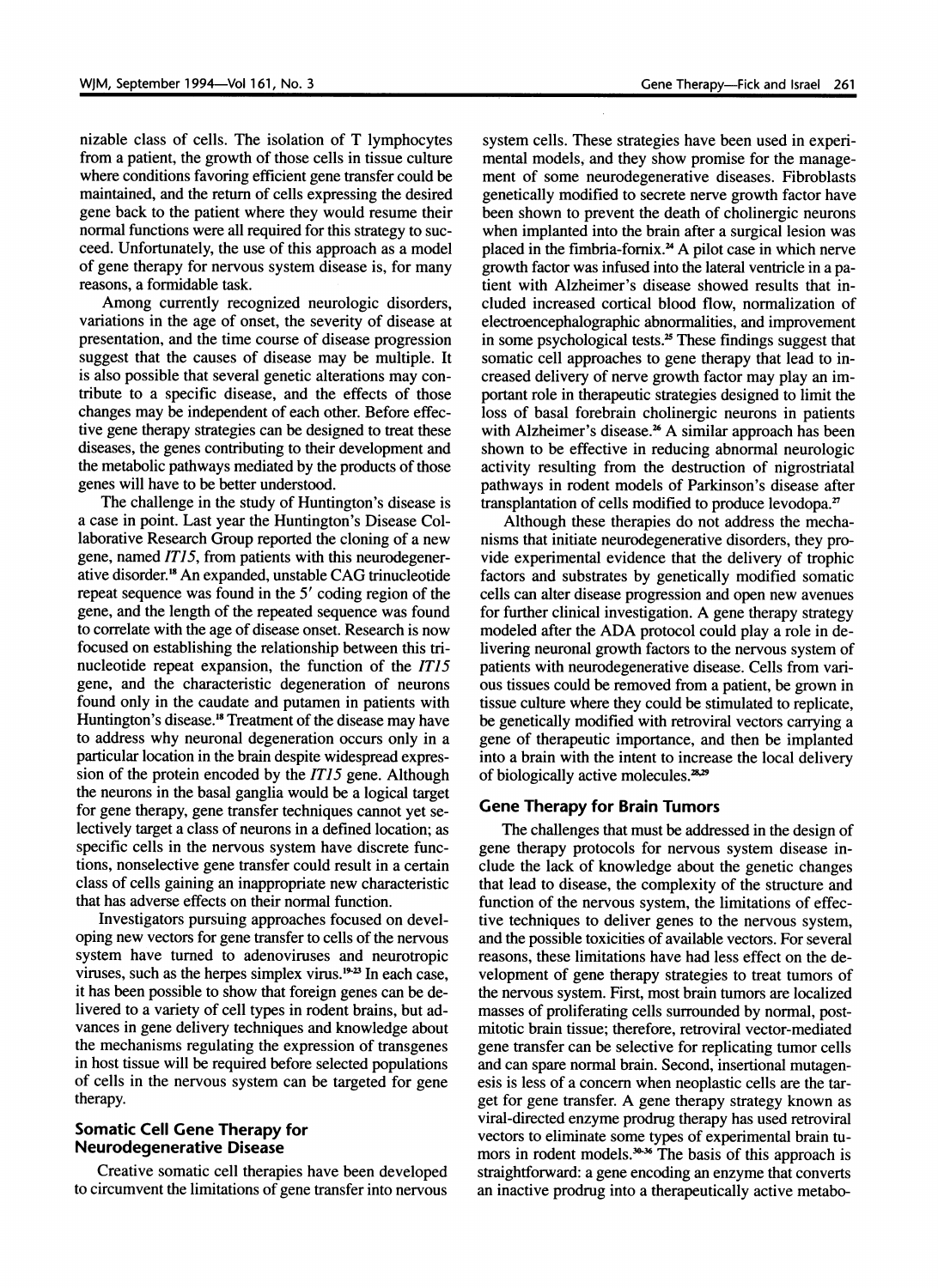lite is transferred selectively into tumor cells. This enzyme can then mediate a cytotoxic effect in the infected cell. A key feature of this therapy is that retroviral vectormediated gene transfer requires dividing cells,<sup>37,39</sup> and in the nervous system the most actively dividing cells are tumor cells.

To date, the most extensively studied strategy of viraldirected enzyme prodrug therapy for brain tumors has used a recombinant retrovirus vector into which the gene encoding the enzyme thymidine kinase from the herpes simplex virus *(HSVtk)* has been inserted. Following retroviral vector infection of a tumor cell, the HSVtk gene is incorporated into the host cell genome. The thymidine kinase of mammalian cells does not have a high affinity for certain nucleoside analogues, such as the antiviral drug ganciclovir, that the HSVtk enzyme will avidly phosphorylate. These phosphorylated analogues can be incorporated into the cellular genome during DNA replication, leading to tumor cell death. Because ganciclovir is not a substrate for the mammalian thymidine kinase, this drug does not harm normal cells when given in therapeutic doses.

The efficiency of retroviral-mediated gene transfer into tumor cells following the direct inoculation of retroviral vectors into intracerebral tumors in rodents is rarely greater than 1%. When xenografted tumors are injected with a murine fibroblast cell line producing recombinant retroviral vectors containing a marker gene, the percentage of tumor cells expressing the marker gene can be increased to 10%.4 Although this suggests that only 10% of a tumor could be killed with ganciclovir therapy, it has been shown that, in some tumor models, cell death after infection with the HSVtk-containing retrovirus and treatment with ganciclovir far exceeds the number of cells that express the HSVtk gene. It has been shown that tumors in rodents could be eliminated after treatment with ganciclovir when as few as 10% of the cells expressed the HSVtk gene.<sup>31</sup> This is referred to as the "bystander effect," but the mechanism of this phenomenon is not known.<sup>41-43</sup> Evidence for the bystander effect has also been observed by several groups using the HSVtk and ganciclovir gene therapy strategy to treat a variety of tumor types in animal models.<sup>4448</sup> To date, no evidence of toxicity to the normal brain in animals treated with this gene therapy strategy has been reported, and this suggests that the toxicity from the bystander effect is tumor-specific. Also, toxicity to organs outside the nervous system has not been detected, and no retroviral vector-induced secondary malignant neoplasms have occurred.<sup>35</sup>

When it is successful in animal models, the viral-directed enzyme prodrug therapy approach for treating experimental brain tumors appears to offer several possible advantages over the conventional therapies for brain tumors in human patients. The median survival of a patient with the most malignant type of glioma, glioblastoma multiforme, has remained at about a year over the past two decades, despite the development of treatment strategies that combine surgical therapy, irradiation, and chemotherapy.49 For a patient with a newly diagnosed ma-

lignant glioma, the long-term prognosis is bleak because the natural history of this disease is one of unrelenting tumor growth with invasion of the surrounding brain that can be accompanied by symptoms of increased intracranial pressure and loss of neurologic function. Treatment is hampered by the invasive nature of this tumor, which makes it difficult to achieve a complete surgical resection and limits the radiation dose that can be used to treat residual tumor in infiltrated but normally functioning brain. The effectiveness of chemotherapy for patients who have brain tumors can be reduced by acquired drug resistance during therapy and the associated bone marrow suppression and organ toxicity. Also, reductions in the dose and frequency of drug administration may be required because of the age or medical condition of the patient. In contrast, retroviral-mediated gene transfer is selective for tumor cells in animal models, and there is no systemic toxicity associated with the administration of the prodrug ganciclovir. Although the bystander effect results in the death of a greater number of tumor cells than would be predicted by the number of cells that express the HSVtk gene, this toxicity appears to remain tumor-specific. Whether the success of this approach can be duplicated in human patients remains an open question.

#### Summary

In this review we have focused on the challenges of designing gene therapy protocols for the treatment of neurologic disease. An important goal of gene therapy will be to correct the phenotype of diseased tissue by altering the mutated genotype. Initially most gene therapy protocols may be designed to augment conventional therapies, as gene therapy could be most useful in conjunction with other therapies of proven efficacy. This will certainly be the case for the treatment of cancer of the nervous system as multimodality approaches predominate in current practice. Some gene therapy approaches may prove to be superior to standard therapy, whereas others may provide insights into mechanisms that could be exploited in the design of new therapies. The viral-directed enzyme prodrug gene therapy strategy has been shown to eliminate experimental brain tumors in animals. Although the mechanisms responsible for tumor cell death are not completely understood, this toxicity appears to be restricted to the tumor without effect on normal brain tissue. That capability has previously eluded researchers and suggests that knowledge regarding the molecular mechanisms that mediate both the pathogenesis of nervous system disease and the available therapeutic tools could provide key opportunities to devise more effective and less toxic therapies.

#### REFERENCES

1. Friedmann T: Progress toward human gene therapy. Science 1989; 244: 1275-1281

2. Sikora K: Gene therapy for cancer. Eur J Cancer 1991; 27:1069-1070

3. Miller AD: Human gene therapy comes of age. Nature 1992; 357:455-460

4. Anderson WF: Human gene therapy. Science 1992; 256:808-813

5. Thompson L: At age 2, gene therapy enters a growth phase. Science 1992;<br>258:744-746 258:744-746

6. Mulligan RC: The basic science of gene therapy. Science 1993; 260:926- 932